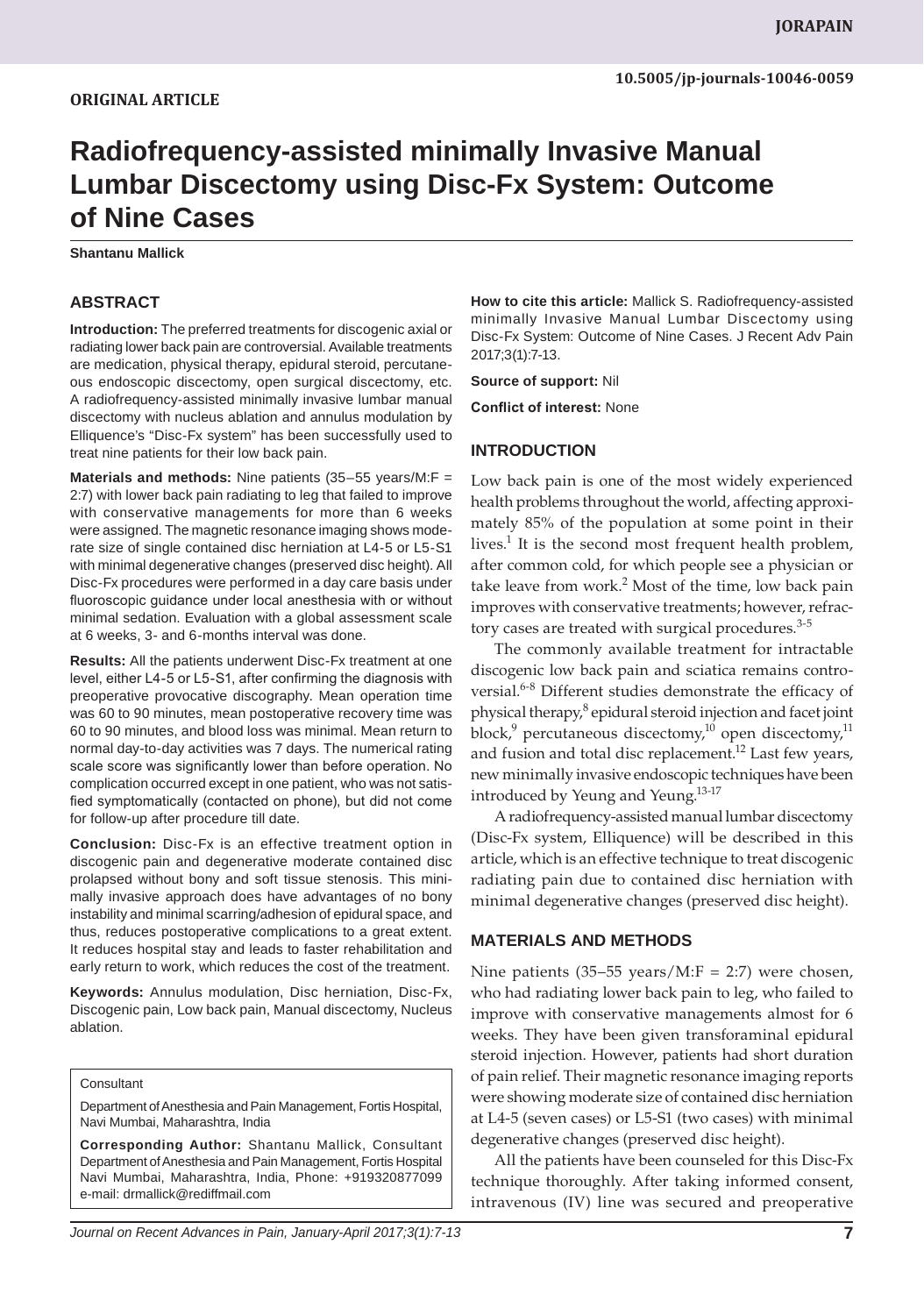### *Shantanu Mallick*

antibiotic (IV cifazoline 1 gm) was given slowly after test dose. Patients were placed in prone position. All the procedures were done under fluoroscopy guidance under local anesthesia with minimal sedation when required (inj. midazolam 0.05 mg/kg and inj. fentanyl 0.8 microgram/Kg), under standard monitoring. Before Disc-Fx procedure, provocative discography was done in every patient to select the appropriate disc to be operated. Annular tear, severe disc degeneration with reduced disc height, ligamentum flavum thickening, and listhesis cases were excluded. All the procedures were done at the level of L4-5 (seven cases) or L5-S1 (two cases) intervertebral disc.

# **TECHNIQUE**

Regarding needle entry point, some measurements were done with the help of a straight thin metal rod and marker pen on patients' back under fluoroscopic guidance. First, a line was drawn, joining the lumbar spines (line A). Then another line (line B) was drawn at the middle of the two endplates of the selected disc in anteroposterior (AP) view, which is intersecting the line A perpendicularly. Now, in lateral (LAT) view, another line (line C) was drawn, which was going through the middle of the

endplates of the selected disc (disc inclination line) and the measurement was taken from the anterior margin of the disc to the surface of the back. Now, the same length was marked on the line B from midline on the side determined for doing the procedure. From the lateral end of this measurement on the line B, a perpendicular line is drawn on the line C (Figs 1A and B). This point (point O) on line C was considered as the needle entry point where the needle in inserted at about 45° with the surface of the back toward the disc (Fig. 1C). This is called posterolateral technique or transforaminal technique<sup>18</sup> through the medial end of the Kambin's triangle.

After proper aseptic preparation in prone position, first a 16 or 18 G long spinal needle (15 cm) is introduced through the anesthetized needle entry point. In our regular discography technique through end-on view, keeping the C-arm obliquely, we usually reach in the middle of the disc, which is not accepted here as we have to reach to the dorsal aspect of the disc where the protrusion is there. That is why, only AP and LAT view will help us to enter into the disc at the dorsal part without seeing the oblique view. The progress of the needle is done in AP view and the depth of the needle is checked in LAT view.



**Figs 1A to C:** (A) Measurements for Disc-Fx procedure; (B) Final entry point; and (C) Needle entry angle

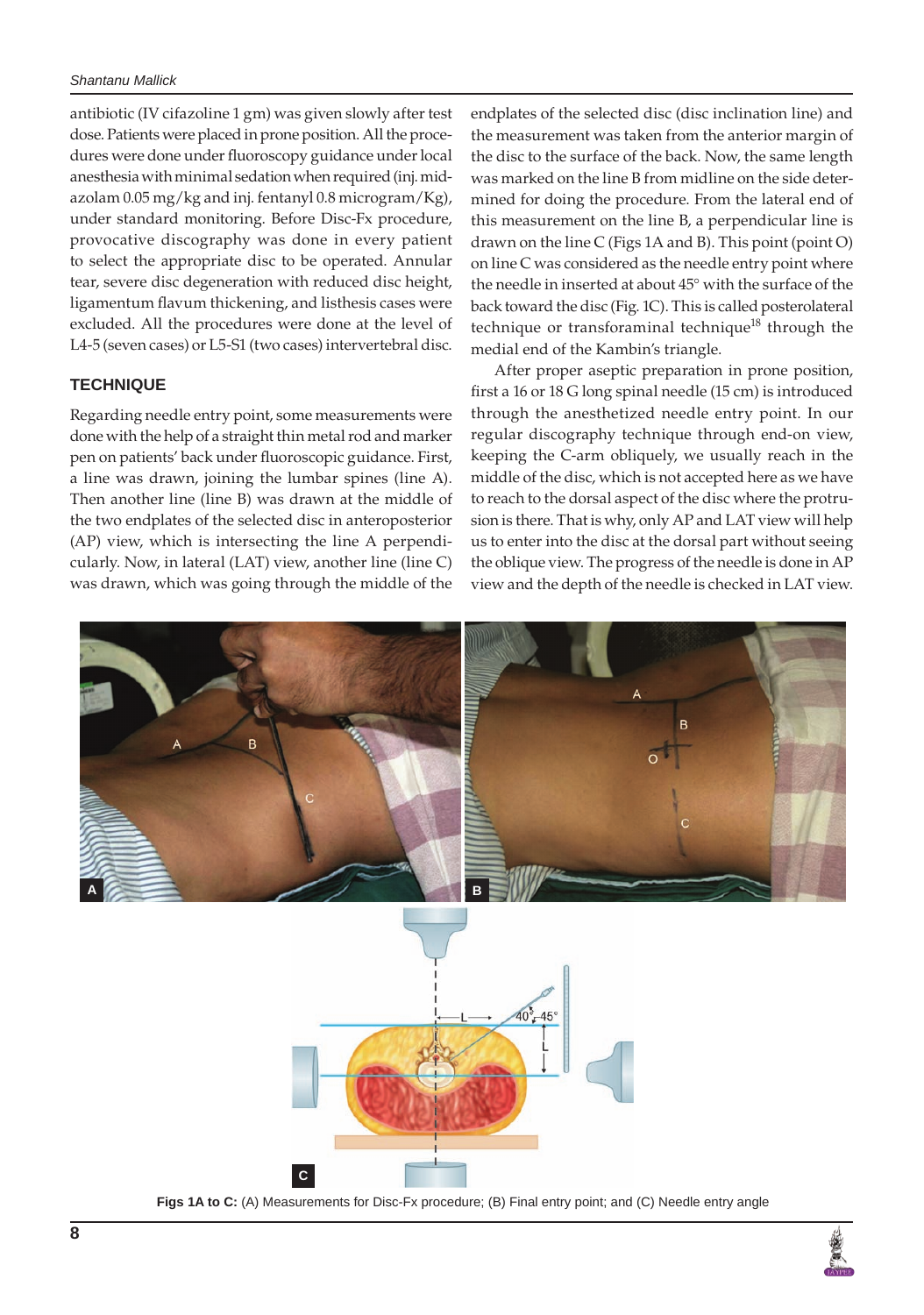In case where a minor directional adjustment is necessary, the use of the plane of the needle bevel is needed (if the needle bevel is facing dorsal, the needle will tend to move ventral when being advanced). First bony resistance encountered is the lateral facet (superior articular process) keeping the needle bevel to the ventral side. The end of the needle is then elevated so that the tip of the needle can go deeper passing under the ventral side of the facet turning the needle bevel dorsally, through the medial aspect of the Kambin's triangle. Local anesthetics (1% lignocaine) should be used in the whole tract, which will be very helpful in carrying out the whole procedure.

Then, taking a small skin incision, a 3 mm dilator and a working cannula attached with "depth-stop" is introduced up to the outer border of annulus under guidance of guide wire. The site of the annular puncture by the needle tip should be the maximum at the medial pedicular line in AP view and the posterior vertebral line in the LAT view of fluoroscopic imaging (Fig. 2A). Otherwise, the chance of dural puncture is more likely to happen before entering into the disc. In the same way, the midpedicular line should be considered for the upper lumbar discs (L3-4 and above) to avoid neural injury because the dural sac is bigger with more nerve tissue, lying more laterally due to the narrow width of the pedicles at the upper levels.<sup>19</sup>

Next step is annular fenestration by which annulotomy will be performed. As the annulus is rich in nerve supply, entering the disc through annulotomy is painful for which small amount of local anesthetics can be injected or minimal sedation can be given at this point. The dilator is removed keeping the guide wire in position and the trephine (annulotome) is inserted over the guide wire and advanced to the nucleus. The trephine is slowly spun and advanced at the same time, thereby, coring a hole into the annulus. The trephine is then removed and the dilator is reinserted. Now the cannula is advanced to the proximal one-third of the nucleus. The guide wire and dilator then removed leaving the cannula as a working portal. The "depth stop" is brought down to the patient's skin and tightened on the cannula, which will prevent distal movement of the cannula.

At this point, a 2.7 mm grasping forceps (Rongeur) is inserted into the cannula and advanced into the nucleus. A manual discectomy is performed and 0.8 to 1.0 gm of nucleus is removed in piecemeal (Figs 2B and C). The excised nuclear material was sent to pathology for verification.

The next step is nucleus ablation with the help of Trigger-Flex radiofrequency flexible-tip bipolar probe. The Trigger-Flex is simultaneously irrigated with continuous saline (mixed with antibiotics) through the port fitted on the handle of the Trigger-Flex. A pressure cuff was used on the saline bottle to increase the saline pressure going to the probe. A steady drip of saline should be seen coming out of the distal end of the Trigger-Flex at a rate of 1 to 2 drops per second. The probe is advanced into the nucleus through cannula and the placement is verified under fluoroscopy. The Trigger-Flex is squeezed and verified the distal end of the electrode under fluoroscopy to see whether the distal end is reaching out to the desired position. Now, the Trigger-Flex should be squeezed pressing the pedal, labeled for Bipolar Turbo to perform nuclear ablation. It is squeezed for 6 seconds while holding down the pedal. Trigger-Flex handle should not slide in and out in a sawing motion. It should be only squeezed and released. The procedure is repeated six times rotating the handle of the Trigger-flex at 12:00, 2:00, 4:00, 6:00, 8:00, and 10:00 clock position. Studies have shown this will ablate approximately 0.8 to 1.0 gm of nuclear material, which will help to shrink the nucleus<sup>19</sup> (Fig. 2D).

The final part of the procedure is annular modulation or annuloplasty by Trigger-Flex with Bipolar Hemomode.<sup>19</sup> In this part of the procedure, the tip of the Trigger-Flex is going to be rubbing along the interior portion of the annulus where the disc is herniated or bulging. Now, withdrawing the tip of the working cannula little into the annulus, the same Trigger-Flex is used with Hemo-mode for annulus modulation. Here, a short burst of energy is applied, which helps tissue contraction (causes a change in collagen), hemostasis, and burning the nociceptors at the posterior part of the annulus. Here, the probe is used for only two-to-three 6 seconds' sweeps in the vertical position or only dorsal area of the disc.

Special measurements for L5-S1 disc treatment have been taken, as this level has unique anatomical limitations as follows: A high iliac crest, presence of ala, larger facet joint and narrow foramen, and narrow intertransverse space (largest at L3-4 and smallest at L5-S1) due to lordotic curvature, which makes the percutaneous transforaminal approach difficult. Because the extraforaminal lumbar nerve root passes across the disc, we have to be very careful to avoid nerve root injury.<sup>20</sup>

Before finishing the procedure, saline wash is given to remove any blood clots or disc materials. Then, the cannula is removed and a small dressing is given on the wound.

## **RESULTS**

All the procedures were completed successfully without any complications. Average postoperative recovery time is 90 to 120 minutes. Blood loss was minimal. No immediate complication happened in the recovery room. All the patients were advised to give ice-pack massage on the operative site (3–4 days) and to take analgesics with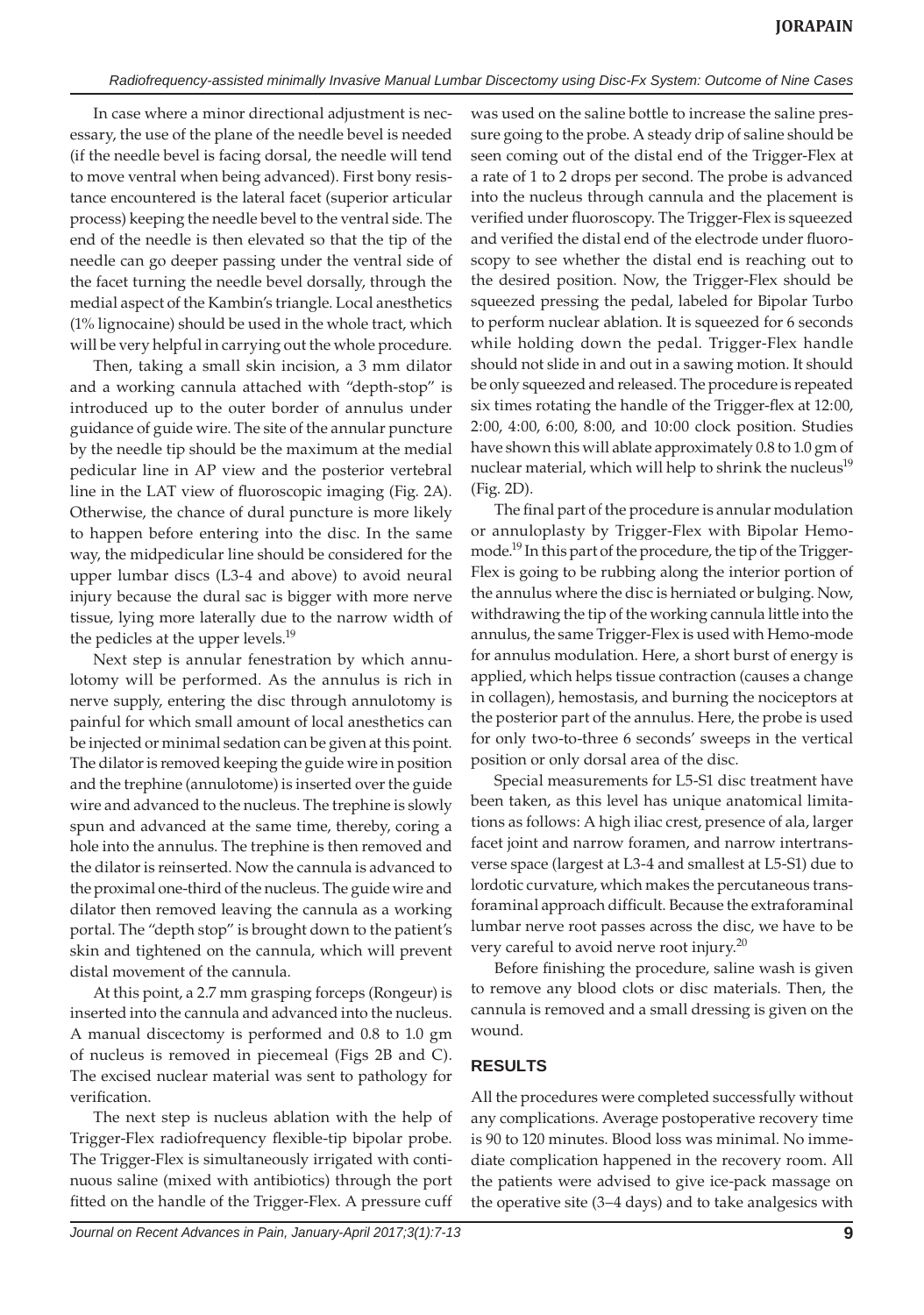

Figs 2A to D: (A) Lateral view of fluoroscopic discectomy; (B) Lateral view of manual discectomy; (C) AP view of manual discectomy; and (D) Nucleus ablation with RF probe

muscle relaxants (Myospaz forte) twice daily for 1 to 2 weeks to reduce muscular pain from operative site. They were also prescribed Gabapin 300 mg twice daily with methylcobalamin 1,500 once daily for a month.

One patient had severe radiating pain in right leg (on telephonic conversation), but was lost to follow-up. We tried to contact him, but could not communicate. Evaluation of pain and symptoms was carried out with a numerical rating scale (NRS) in immediate postoperative, 6 weeks, 3 and 6-month interval. The assessment shows following results: A total of 8 of 9 patients (88%) got very good relief (>80%) in "immediate to first 6 weeks" time. Their pain score came down to 2 (postoperative NRS value) from 8 (preoperative NRS value), and patients were very satisfied.

At 3 months, 3 of 8 patients (38%) got slight increase in NRS score (4 out of 10), whereas other 5 patients (62%) were having their NRS score as 3 out of 10. One patient did not turn up for evaluation.

At 6 months, 7 of 8 patients (87%) maintained an NRS of 2 out of 10 with regular physical therapy, whereas 1 patient (13%) was experiencing little more pain (3 out of 10), but was not unhappy (Graph 1).



**Graph 1:** Evaluation of pain with NRS in 6 weeks, 3- and 6-months, interval

## **DISCUSSION**

The introduction of the intervertebral disc surgery through interlaminar access was done by Mixter and Barr $^{21}$ , which was modified by Love. However, the demand was always there for alternative ways to reach

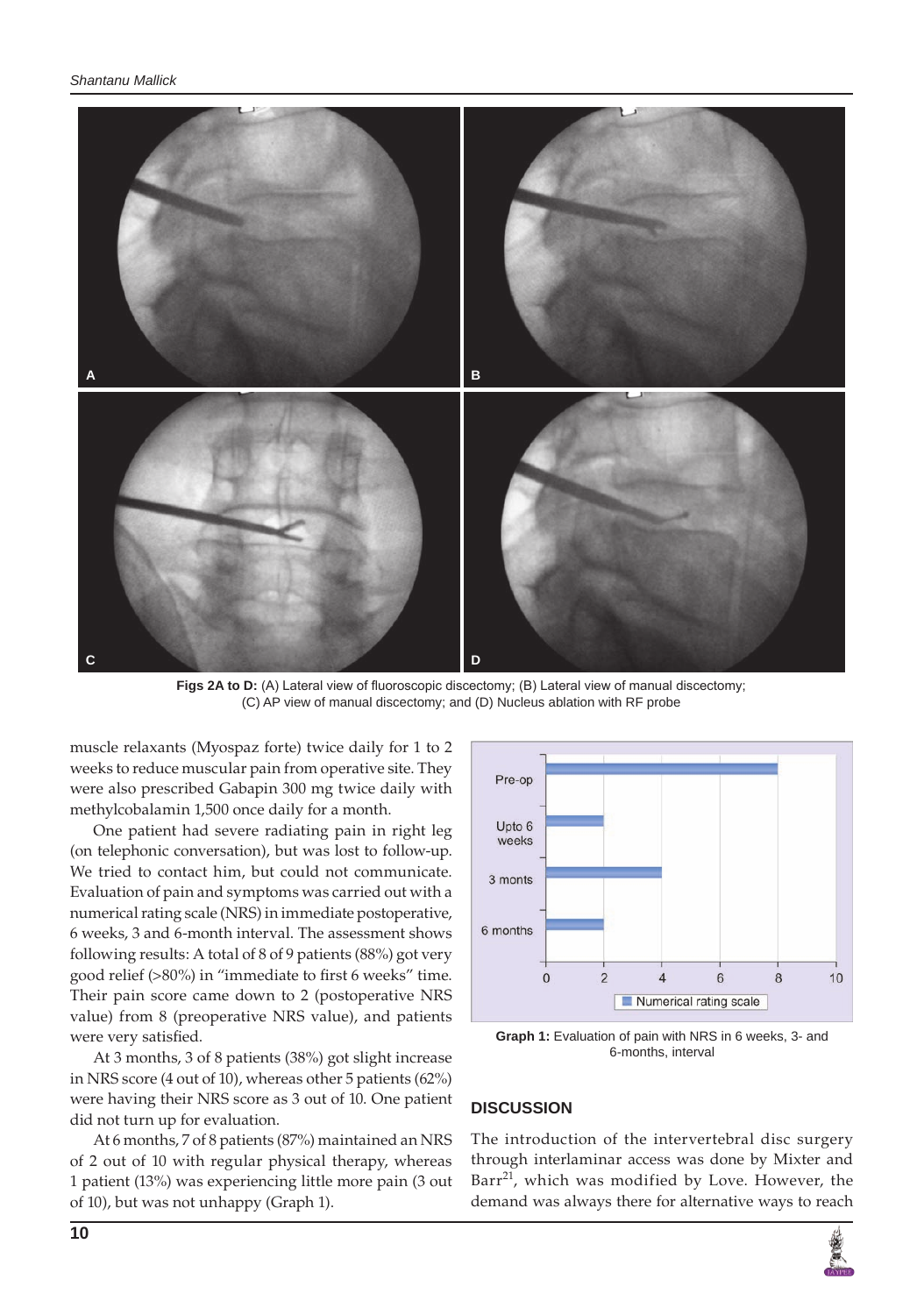the vertebral column. In 1964, the posterolateral access was used by Smith<sup>22</sup> for chemoneucleolys, which was the first minimally invasive procedure. Other minimally invasive procedures, i.e., percutaneous discectomy $^{10}$ and laser disc decompression and nucleotomy, $^{23}$  were well established alongside the endoscopic techniques for intervertebral disc-related pain syndromes. Last few years, using radiofrequency energy, different applications have been added with these previous procedures in vertebral column surgery. Usually, radiofrequency band between 300 to 500 kHz has been used in regular operations, but around 2007, the use of a high frequency (1.7 MHz) band of radiowave, manufactured by the Elliquence Surgi-Max® Generator Company, with different modulations (Turbo and Hemo mode) and different biophysical properties have been used through flexible bipolar probes, and the procedure was introduced by Hellinger.<sup>24</sup> This higher frequency helps in reduced heat, which minimizes the tissue alteration.

These two different types of modulations, Hemo and Turbo mode, offer distinct tissue effects, i.e., nucleus ablation and annulus shrinkage respectively.

In Bipolar Turbo mode, elongated energy burst is produced, which causes controlled soft tissue ablation of nucleus pulposus and helps to shrink the nucleus (Fig. 3A), whereas in Bipolar Hemo mode, short burst of energy is produced, which has nonablative effect and causes annular shrinkage and hemostasis (Fig. 3B). Two potential effects are noted in annulus with this thermal modulation. First, because the annulus is rich in collagen, heat may cause local denaturation and shrinkage with thermal modulation, which may impair neurovascularization and growth of new fibers, and this way helps sealing the annular fissure. Secondly, the optimum amount of heat destroys the annular nerve fibers, which are the source of nociception with minimal necrosis.<sup>25</sup> In Turbo as well as Hemo modes, the probe is used only for 6 seconds in cyclic directions for nucleus, and for annulus, only the dorsal area of the disc. Cadaveric study has shown the nucleus tissue ablation of about 1.37 gm and acceptable annular shrinkage with this high radiofrequency.<sup>26</sup> With the help of thermal imaging, the temperature on the end plates does not exceed 40°C, and the temperature in the spinal canal never exceeds

above 42°C even after continuous energy delivery for 30 seconds, $19$  which does not have any destructive effect on the spinal cord.27,28 From a biological point of view, it is postulated that there is the alteration of expression of inflammatory cytokines and prostaglandins in degenerated disc with the help of this heat generated by higher frequency.29,30 The reliability and effectiveness of this technology has been demonstrated in more than 50,000 endoscopic interventions worldwide.<sup>26</sup>

Indigo carmine dye can be used to color the nucleus after introducing the cannula inside the disc, which helps to visualize the nucleus, if endoscope is introduced, and nucleus material can be confirmed after manual discectomy.<sup>26</sup>

Though incidences of potential complications are very low, approximately 1% or less, the usual risks of infection, nerve injury, dural tears, bleeding, and scar tissue formation are always present as with any surgery. To avoid the complications, visual improvement and patients' cooperation as well as response is very much needed; that is why use of local anesthesia and conscious sedation is superior than general or spinal anesthesia.<sup>26</sup>

Other studies that got positive results:

- Retrospective study of 33 consecutive patients at the Nucci Spine & Orthopedic Institute in the United States $31$
- Comparative study of lumbar discectomy with Disc-Fx and decompression at the Sixth People Hospital of Shenzen, China<sup>32</sup>
- Retrospective study of Disc-Fx used at the center for minimally invasive surgery in Bogota, Colombia<sup>33</sup>
- Two-year prospective study in Germany<sup>34</sup>
- A role of Disc-Fx in discogenic axial low back pain a retrospective study in Singapore.<sup>35</sup>

#### **CONCLUSION**

The Disc-Fx procedure is at least equally valuable as other minimally invasive procedures in avoiding an open surgery. It falls in the region between conservative and open surgery within the cascade of therapeutical options for diseases of the discs. The possibility of complications is less in comparison with more invasive procedures. In particular, problems of postoperative epidural scarring and fibrosis can be avoided.<sup>26</sup>



**Figs 3A and B:** (A) Graphical representation of Turbo mode; and (B) Graphical representation of Hemo mode

*Journal on Recent Advances in Pain, January-April 2017;3(1):7-13* **11**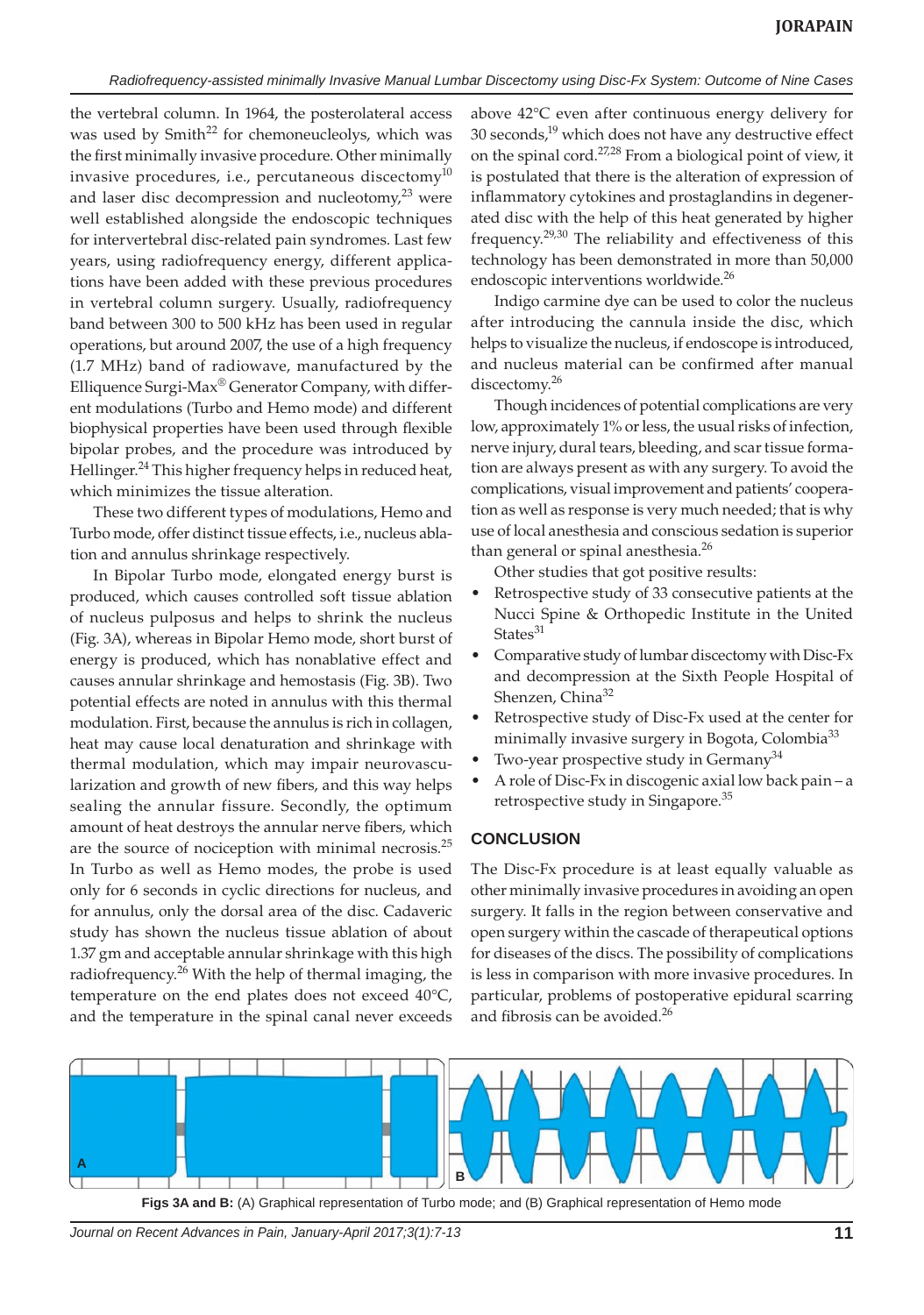With a study with a small number of patients though, it cannot be concluded that the Disc-Fx system is a valuable tool for patients with radiating low back pain of discogenic origin to avoid open surgery. However, in carefully selected patients, it may be a good option to avoid open surgery, which supports faster recovery and allows them to return to their work with reduced cost of the treatment However, more studies are needed to obtain further information.

## **REFERENCES**

- 1. Erhlich G. Low back pain. Bull World Health Organ 2003 Nov;81(9):671-676.
- 2. Deyo RA, Phillips WR. Low back pain, a primary care challenge. Spine 1996 Dec;21(24):2826-2832.
- 3. Winstein IN, Lune JD, Olson PR, Bronner KK, Fisher ES. United States' trends and regional variations in lumbar spine surgery: 1992-2003. Spine 2006 Nov;31(23):2707-2714.
- 4. Harte AA, Gracey JH, Baxter GD. Current use of lumbar traction in the management of low back pain results of a survey of a physiotherapist in the United Kingdom. Arch Phys Med Rehabil 2005 Jun;86(6):1164-1169.
- 5. Mayer T, McMohan MJ, Gatchel RJ, Sparks B, Wright A, Pegues P. Socioeconomic outcomes of combined spine surgery and functional restoration in workers' compensation spinal disorders with matched controls. Spine 1998 Mar;23(5):598-605.
- 6. Deyo RA, Cerkin D, Conrad D, Volinn E. Cost, controversy, crisis: low back pain and the health of the public. Annu Rev Public Health 1991 May;12;141-156.
- 7. Verhagen AP, Ostelo RW, Luijsterburg PA, Van Os TA, Peul WC, Koes BW. Effectiveness of conservative treatments for the lumbosacral radicular syndromes; a systematic review. Eur Spine J 2007 Jul;16(7):881-899.
- 8. Gratti R, Faccendini S, Tettamanti A, Barbero M, Balestri A, Calori G. Efficacy of trunk balance exercises for individual with chronic low back pain: a randomized clinical trial. J Orthop Sports Phys Ther 2011 Aug;41(8):542-552.
- 9. Rosenberg SK, Grabinsky A, Kooser C, Boswell MV. Effectiveness of transforaminal epidural steroid injection in low back pain: a one year experience. Pain Physician 2002 Jul;5(3):266-270.
- 10. Hirsh JA, Singh V, Falco FJ, Benyamin RM, Manchikanti L. Automated percutaneous lumbar discectomy for the contained herniated lumbar disc: a systemic assessment of evidence. Pain Physician 2009 May-Jun;12(3):601-620.
- 11. Veresciagina K, Spakauskas B, Ambrozaitis KV. Clinical outcomes of patients with lumbar disc herniation, selected for one-level open discectomy and microdiscectomy. Eur Spine J 2010 Sep;19(9):1450-1458.
- 12. Schizas C, Kulik G, Kosmopoulos V. Disc degeneration: current surgical options. Eur Cell Master 2010 Oct;20:306-315.
- 13. Yeung AT, Yeung CA. Advances in endoscopic disc and spine surgery: foraminal approach. Surg Technol Int 2003 Feb;11:255-263.
- 14. Yeung AT. Minimally invasive disc surgery with Yeung Endoscopic Spine System (YESS). Surg Technol Int 1999;8:267-277.
- 15. Yeung AT, Yeung CA. Minimally invasive techniques for the management of lumbar disc herniation. Orthop Clin North Am 2007 Jul;38(3):363-372.
- 16. Yeung AT, Yeung CA. In-vivo endoscopic visualization of patho-anatomy in painful degeneration conditions of the lumbar spine. Surg Technol Int 2006;15:243-256.
- 17. Yeung AT, Tsou PM. Posterolateral endoscopic excision of lumbar disc herniation: surgical technique, outcome and complications in 307 consecutive cases. Spine 2002 Apr;9(1):13-21.
- 18. Ditsworth DA. Endoscopic transforaminal lumbar discectomy and reconfiguration; a posterolateral approach into the spinal canal. Surg Neurol 1998 Jun;49(6):588-598.
- 19. Hellinger S, Feldman A. Disc-Fx a new combination procedure for disc surgery – radiowave disc-ablation, annulus decompression and manual nucleotomy in one-basics and prospective study. Internet J Minim Invasive Spinal Technol 2008 Jun;(Suppl) 1:16.
- 20. Mirkovic SR, Schwartz DG, Glazier KD. Anatomic considerations in lumbar posterolateral percutaneous procedures. Spine (Phila Pa 1976) 1995 Sep;20(18):1965-1971.
- 21. Mixter WJ, Barr JS. Rupture of intervertebral disc with involvement of spinal canal. N Engl J Med 1934 Aug;211:210-215.
- 22. Smith L. Enzyme dissolution of the nucleus pulposus in Human. JAMA 1964 Jan;187(2):137-140.
- 23. Choy DS, Case RB, Fielding W, Hughes J, Liebler W, Ascher P. Percutaneous laser nucleolysis of lumbar disc. N Engl J Med 1987 Sep;317(12):771-772.
- 24. Feldman A, Hellinger S. Disc-Fx, non-endoscopic disc ablation/decompression/nucleotomy: field experiences. Internet J Minim Invasive Spinal Technol 2007;1(1).
- 25. Singh V, Derby R. Percutaneous lumbar decompression. Pain Physician 2006 Apr;9(2):139-146.
- 26. Hellinger S, Liao X, Mermelstain L, Naresh K, Nucci R, Ramirez J. Radiofrequency assisted lumbar semi-endoscopic manual discectomy using the Disc-Fx system – preliminary results of various ongoing clinical outcome studies worldwide. Spine J 2011 Nov;6(4):265-271.
- 27. Barendse GA, van Den Berg SG, Kessels AH, Weber WE, van Kleef M. Randomized control trial of percutaneous intradiscal radiofrequency thermocoagulation for chronic discogenic pain. Lack of effect from a 90 secs 70°C lesion. Spine 2001 Feb;26(3):287-292.
- Ashley JE, Gharpuray VM, Saal JS. Temperature distribution in the intervertebral disc: a comparison of intra-nuclear radiofrequency needle to a novel heating catheter. BED 1999;42:77-78
- 29. O'Neill CW, Leibenberg E, Hu SS, Deviren V, Tay BK, Chin CT, Lotz JC, Liu JJ. Percutaneous plasma decompression alters cytokine expression in injured of intervertebral disc. Spine J 2004;4(1):88-98.
- 30. Kulling FA, Foley KT, Liu JJ, Leibenberg E, Sin AH, Matsukawa A, Lotz JC. The anabolic effect of plasmamediated ablation on the intervertebral disc: stimulation of proteoglycan and interleukin-8 production. Spine J 2014 Oct 1; 14(10):2479-2487.
- 31. Nucci R. Early results of radiofrequency assisted lumbar endoscopic discectomy: a retrospective clinical study of 33 consecutive patients. Presented at Eastern Orthopedic Association's annual meeting. Williamsburg, VA, October 21, 2011.
- 32. Liao X, Jiang J, Xiong DL. The comparison of clinical outcomes of percutaneous lumbar discectomy with Disc-Fx system with fenestration and decompression for contained lumbar disc herniation with radicular pain. Chinese J Pain Med 2011;17(1):25-29.